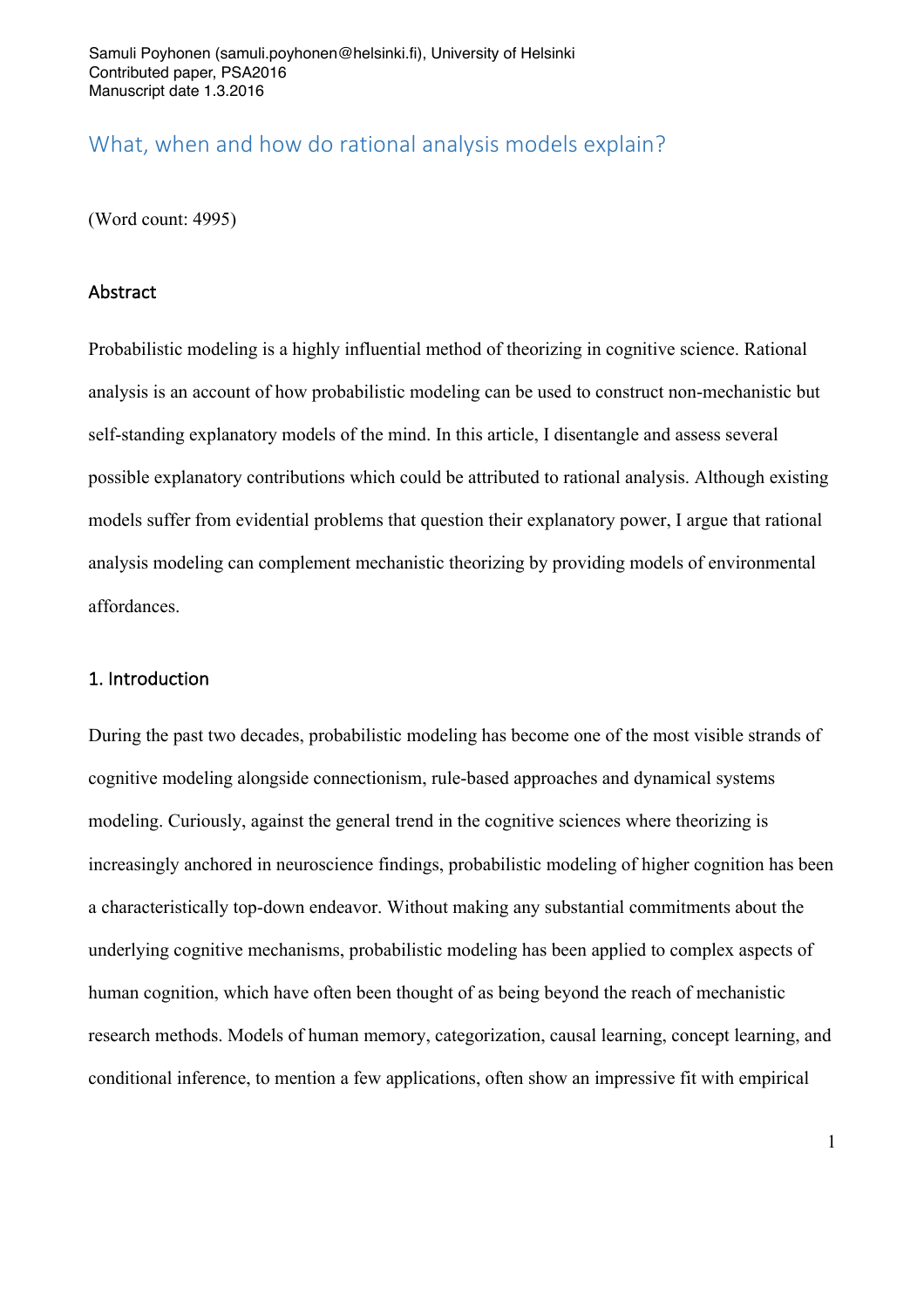data, and the novel analyses of cognitive capacities provided by the models appear to have shed new light on the nature of the explananda under study.

However, how does that shedding light actually occur – how do such computational probabilistic models explain? Although probabilistic modeling, in principle, does not rely on any particular method of explanation, modelers often refer to the idea of rational analysis as the account of how and why their models help us understand the mind (Anderson 1990; Oaksford & Chater 2007). The striking claim made by rational analysis (RA) modelers is that by understanding higher cognitive capacities as forms of inductive inference, we can predict behavior, and understand a lot about human cognition without making any assumptions about the underlying representations and processes. This agnosticism about neural and cognitive mechanisms is justified by making reference to the rationality of human behavior: We know that human agents tend to be generally well-adapted to their environment, and hence a careful analysis of the cognitive task encountered by the mind, coupled with an assumption of the optimality of human behavior, results in a putatively powerful methodology of prediction and explanation.

However, there is a large consensus in the philosophy of science that explanations also in the cognitive sciences should track causal mechanisms, and the way RA purports to sidestep the evidential and explanatory problems arising from the causal complexity of cognition has given rise to a strongly polarized debate (see, e.g., peer commentary in Jones & Love 2011). On the one hand, the way that the new mathematical methods in probabilistic modeling can combine structure and learning in human thought has lead to an exciting new paradigm for theorizing about the mind. On the other hand, the proponents of non-causal explanation need to show when and how it is that noncausal models explain rather than redescribe or merely formally unify various phenomena (cf.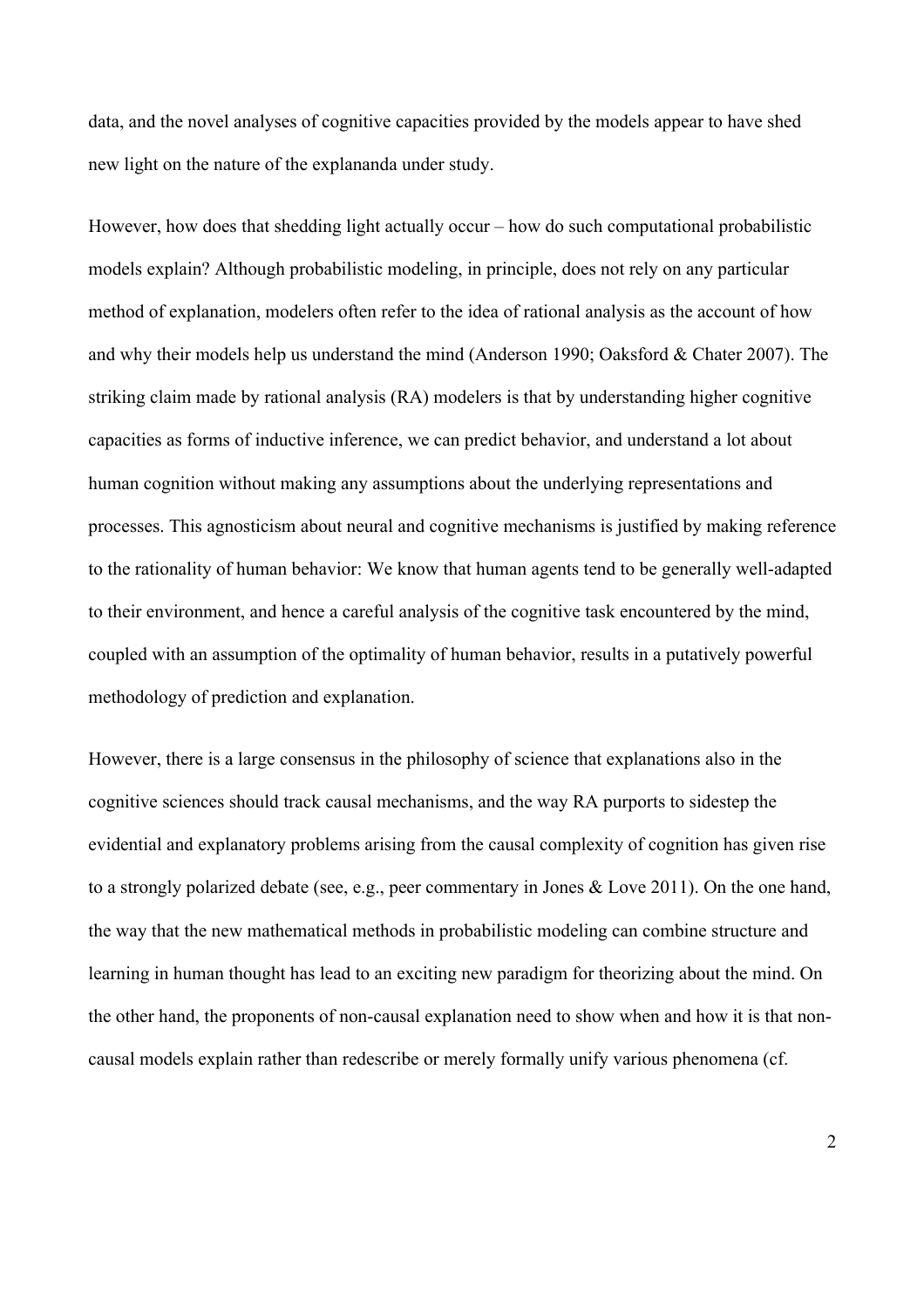Colombo & Hartmann 2015). Otherwise, rational analysis could simply be seen as the last breath of the autonomist dream of studying the mind independently from the brain.

In this paper, I assess the explanatory status of RA models by disentangling various explanatory contributions which have been attributed to them. By relying on the contrastive-counterfactual theory of explanation, I distinguish between three possible explanatory contributions such models could make: Uncovering (a) constitutive dependencies between parts and wholes, (b) environmentbehavior dependencies, and (c) environment–optimal behavior dependencies. I treat the third alternative as the most promising source of new understanding provided by RA models. I argue that (c) should be interpreted as being explanatory not of human behavior as such, but of environmental affordances. Well conducted modeling of environmental affordances can complement mechanistic theorizing by providing means for understanding the possible space of behavior of agents.

# 2. Probabilistic cognitive modeling and rational analysis

### 2.1 Procedure of rational analysis

The idea of rational analysis modeling dates back to John Anderson's work on human memory and categorization in *The Adaptive Character of Thought* (1990). Having already worked on his ACT\* cognitive architecture, the new methodology put forward in the book reflected Anderson's increasing worries that the research methods of the time could not really uncover cognitive mechanisms. Lacking a clear picture of what it is that cognitive mechanisms do (i.e. what the psychological explananda are), the available evidence of neural and algebraic level structures was insufficient to uncover the mechanistic architecture of the human mind (Anderson 1990, pp.23–26). Compared to bottom-up research strategies, rational analysis begins from the other end: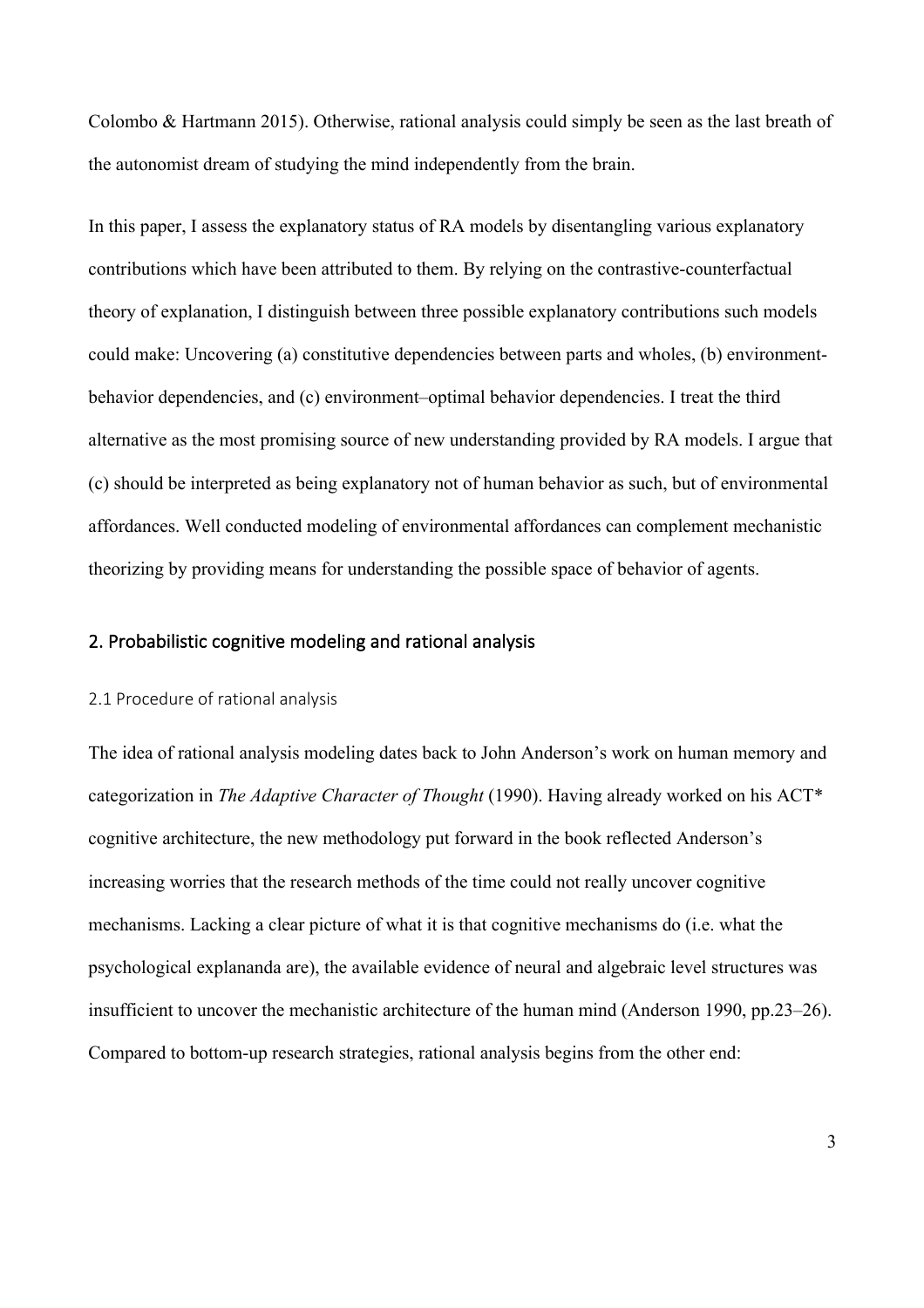*[…] We can understand a lot about human cognition without considering in detail what is inside the human head. Rather, we can look in detail at what is outside the human head and try to determine what would be optimal behavior given the structure of the environment and the goals of the human. (Anderson 1990, p.3)*

According to Anderson, careful mathematical modeling of the environment/task structure combined with an assumption about the optimality of human behavior leads to a new self-standing research strategy for understanding the mind: *"As this book is evidence, a rational analysis can stand on its own without any architectural theory"* (ibid.). By providing a precise model of what the mind does as a well-adapted system, rational analysis can constrain the search space for cognitive mechanisms, and put the scientific study of the mind on a firm foundation.

This view of the role of computational modeling immediately brings to mind Marr's (1982) account of multi-level theorizing in the mind sciences. However, whereas Marr provides no systematic model for building computational-level theories, RA modeling has predominantly proceeded according to the six-step modeling cycle proposed by Anderson (1990. p.29):

- 1. Specify precisely the goals of the cognitive system
- 2. Develop a formal model of the environment to which the system is adapted
- 3. Make minimal assumptions about computational limitations
- 4. Derive the optimal behavior function, given items 1 through 3
- 5. Examine the empirical evidence to see whether the predictions of the behavior function are confirmed
- 6. Repeat, iteratively refining the theory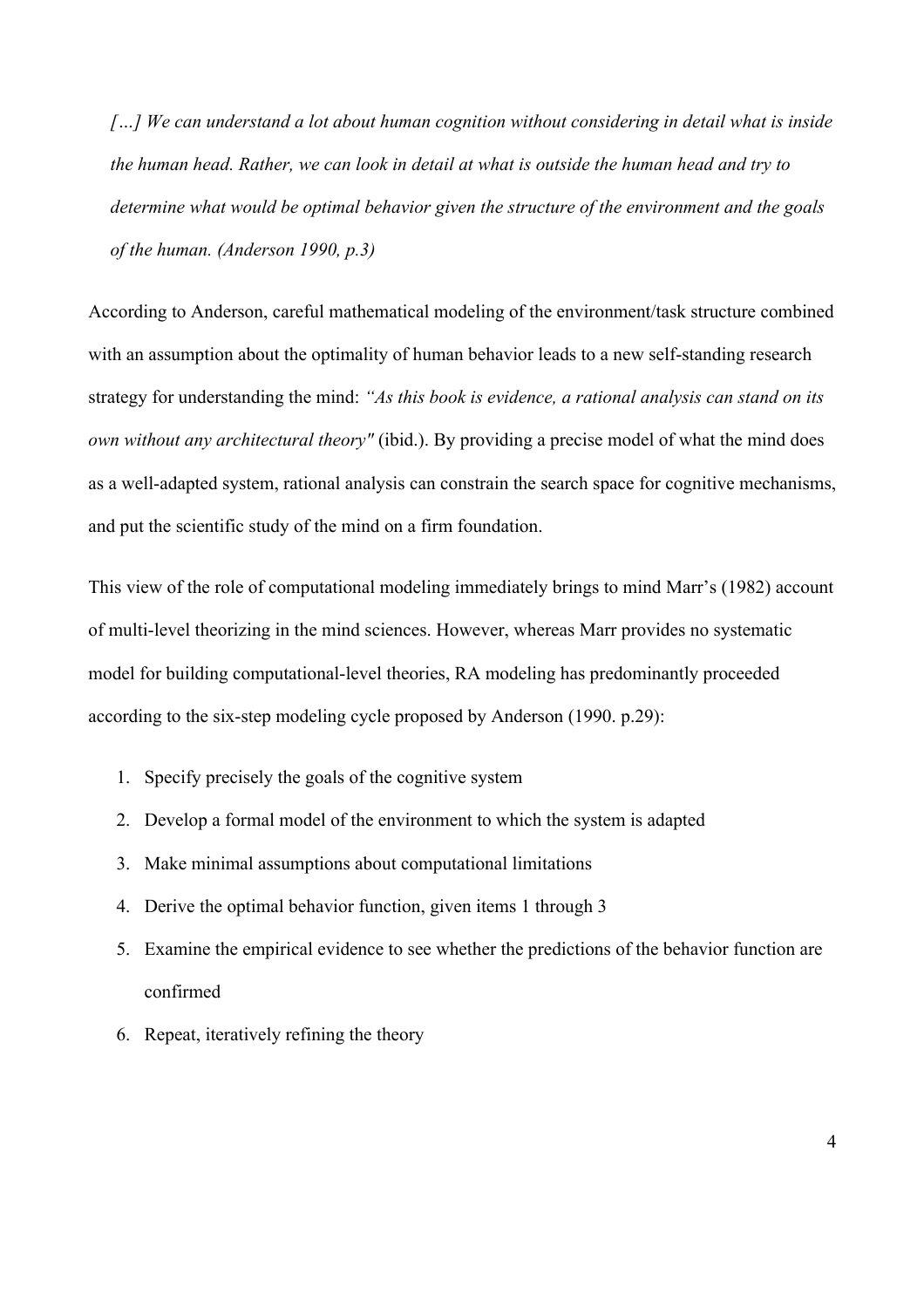These steps embody an account of how a large part of probabilistic cognitive modeling is done. However, two further assumptions should be made explicit. First, the derivation of optimal behavior in steps 2-4 typically employs *probability calculus* (not logic) as the normative baseline theory of rational behavior. Secondly, the connection between model predictions (step 4) and observed behavior of humans (step 5) is mediated by an assumption about the *optimality of the observed behavior* (see quoted passage above).

Below I illustrate this process with an example. However, a comment on the status of the approach in cognitive science is in place: Not all probabilistic modelers endorse the rational analysis framework (cf. Danks 2015; Sakamoto et al. 2008; Brighton & Gigerenzer 2008). Focusing on RA is useful for two reasons, however. Rational analysis is undeniably influential, and its core commitments have been endorsed a large group of well-known modelers (e.g., Anderson 1990; Oaksford & Chater 1994, 2007; Griffiths & Tenenbaum 2009). A further advantage of focusing on RA has to do with the fact that often the theoretical commitments of mathematical modelers are hard to pin down. In some cases, this is surely due to the modelers themselves not being clear of where their commitments (about explanatoriness, optimality, etc.) lie. Rational analysis provides a clear account of the conceptual foundations of probabilistic cognitive modeling, and therefore the following discussion is potentially helpful for challenging the methodological quietism among probabilistic modelers.

### 2.2 Oaksford and Chater on the Wason selection task

To illustrate the rational analysis process, I now briefly introduce Mike Oaksford and Nick Chater's (1994, 2007) analysis of the Wason selection task. Being a relatively simple model, it is a good device for illustrating the conceptual basis of RA modeling.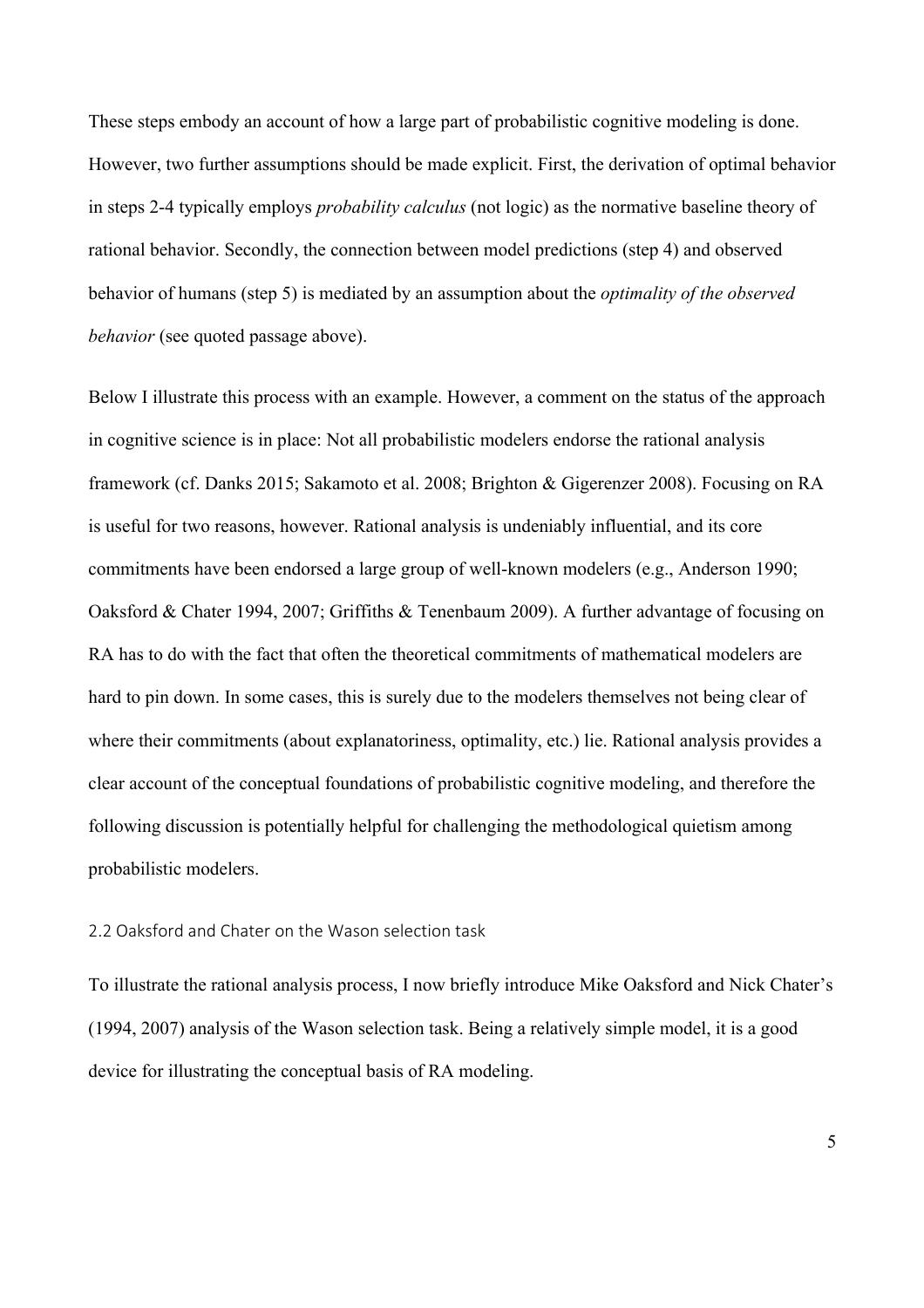Wason selection task is one of the most famous laboratory experiments discussed in the literature on human rationality. In the original form of the task, subjects are given four cards, each of which has a letter on one side and a number on the other. The subjects' task is to determine whether the rule *"If there is a vowel on one side of the card (p), then there is an even number on the other side (q)"* holds. More precisely, subjects are asked to select all those cards, but only those cards, which would have to be turned over in order to discover whether the rule is true for the combination of cards they were given. The famous finding from the task and its several replications is that only a small minority of the subjects (less than 10%) select the correct cards (vowel, odd number) corresponding to the falsifying instance. Judged in the light of logic, most subjects fail to perform in a rational way.

Oaksford and Chater (O&C) challenge the irrationality claim by arguing that logic-based theories of inference and rationality misrepresent people's behavior in the task. O&C's own *information-gain model* of the situation argues that the apparently irrational behavior can be understood as the optimal way of decreasing uncertainty regarding the hypotheses studied. The gist of O&C's reinterpretation of the selection task is that instead of engaging in deductive reasoning, subjects interpret the task as inductive one. They do not try to falsify the rule, but instead they try to determine which of two hypotheses holds:

- (a) Independence hypothesis  $H_i: P(q | h) = P(q)$  or
- (b) Dependence hypothesis  $H_d$ :  $P(q | p)$  is high, higher than  $P(q)$ .

Being initially equally uncertain about both hypotheses, subjects aim to reduce this uncertainty as much as possible by turning as few cards as possible.

The rational analysis proposed by O&C relies on three basic starting points: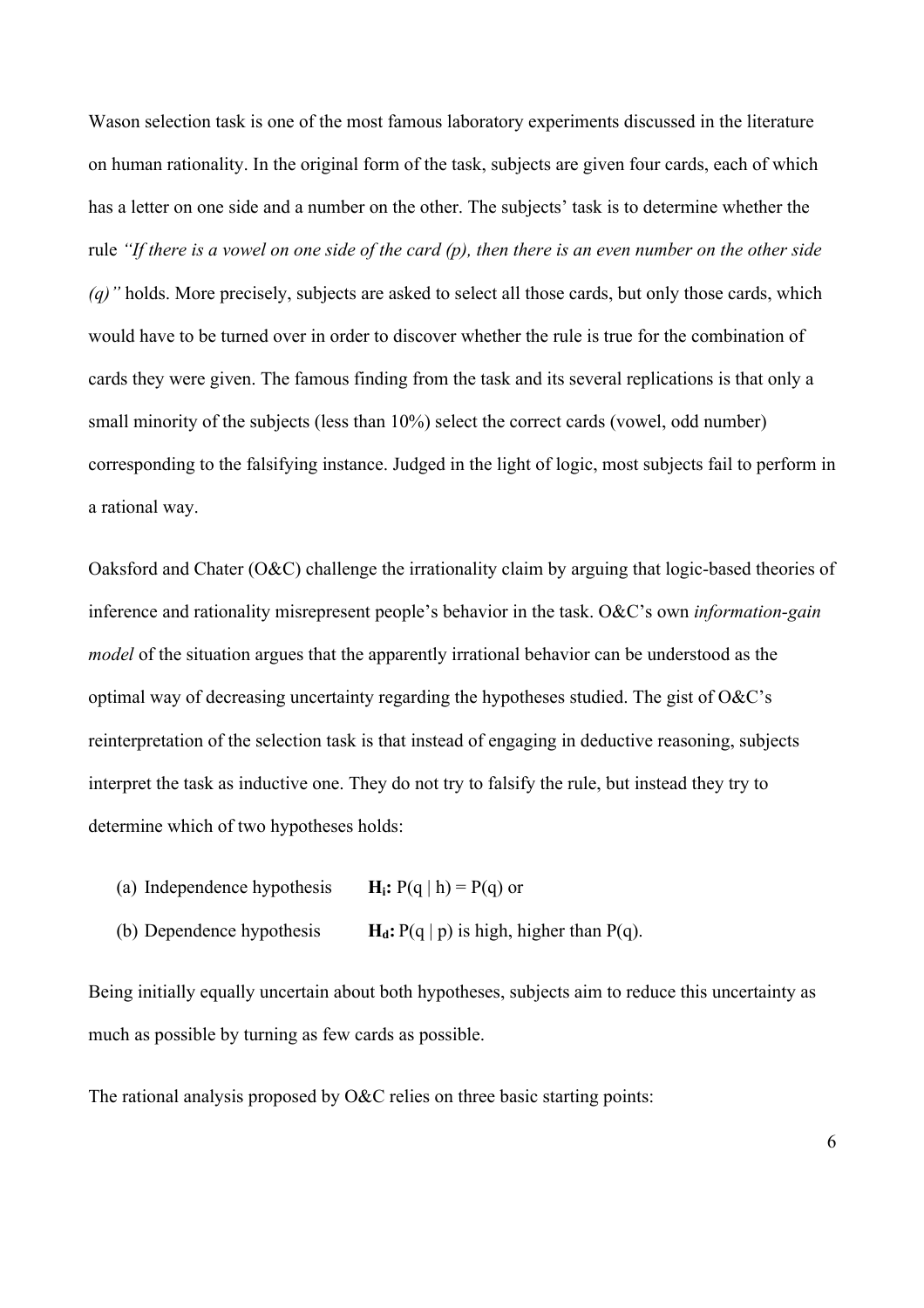- (1) Higher cognition can be modeled as probabilistic (Bayesian) computation
- (2) The likelihoods and prior probabilities required by the model can be acquired from the analysis of the environment structure
- (3) Behavior of human agents constitutes an optimal response to the task.

The Bayesian model of the situation is constructed roughly as follows.<sup>1</sup> To formalize the idea of uncertainty reduction, O&C adopt the optimal data selection paradigm, and interpret uncertainty reduction as optimization of *expected information gain*. Expected information gain  $E[I_q]$  from turning over a card is defined as  $E[I(H_i|D) - I(H_i)]^2$ . The Shannon information terms  $I(H)$ , in turn, are a function of the probabilities of the hypotheses before and after observing data,  $P(H_i)$  and  $P(H_i|D)$ . These required posterior probabilities can be calculated from the likelihoods  $P(D|H)$  and the priors by applying the Bayes rule. As the initial priors were set to be equal (.5), the rest of the crucial model specification is built into the likelihood functions, which describe the nature of the four-card task. Oaksford and Chater (1994, Table 1) show in detail how the required likelihoods can be read off the contingency tables describing the two hypotheses.

From these derivations, it follows that the crucial parameter values determining the optimality of behavior are the base rates of p and q. These probabilities describe how often positive instances of

<sup>&</sup>lt;sup>1</sup> For mathematical details, see Oaksford & Chater 1994, 2007.

<sup>&</sup>lt;sup>2</sup> Uncertainty (Shannon information)  $I(H_i)$  given n mutually exclusive and exhaustive hypotheses (H<sub>i</sub>), is  $-\sum_{i=1}^{n} P(H_i) \log_2 P(H_i)$ .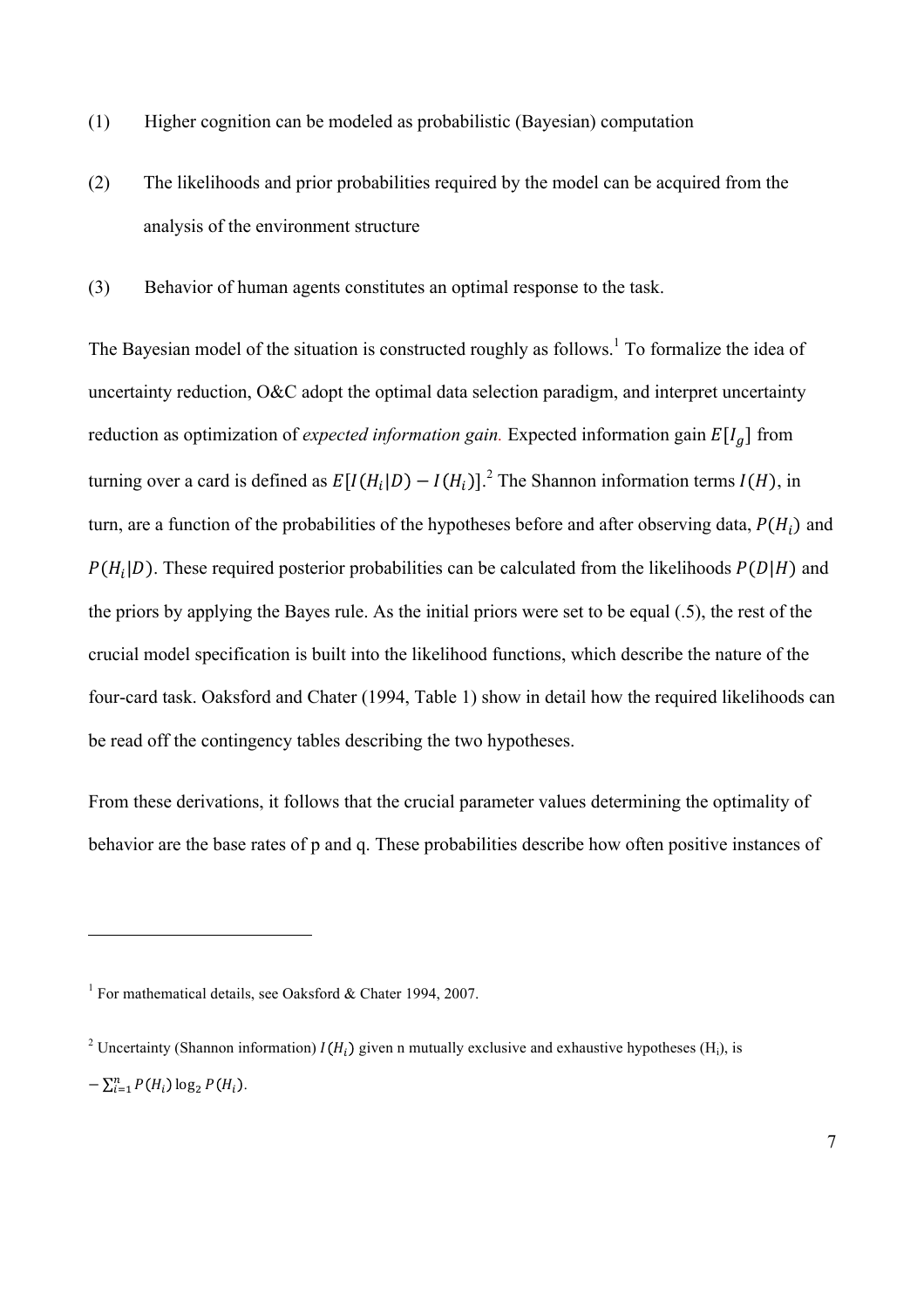the antecedent and consequent of the rule appear in the environment. The expected information gain from turning the four cards depends on  $P(p)$  and  $P(q)$  in the following way:

- $P(q)$  is small  $\rightarrow$  P card is informative
- $P(p)$  is large  $\rightarrow$  Not-q card is informative
- P(p) and P(q) are small  $\rightarrow$  Q card is informative
- Not-p card is not informative

How should these base rates, then, be determined? Instead of attempting to somehow measure the base rates of vowels and consonants in a relevant environment, O&C cite various intuitively plausible justifications for their *rarity assumption*. Relying on the observation that categories in language cut the world quite finely, the rarity assumption states that, generally,  $P(p)$  and  $P(q)$  are low in most situations.<sup>3</sup> Under rarity, O&C conclude, the q card is more informative than the not-q card. Hence, the model concludes that highest expected information gain is achieved by turning p and q cards, exactly as a majority of the participants do. Actually, with the parameter values chosen by O&C, there's a very good fit between meta-analysis results about people's behavior in the standard form of the selection task, and the predictions of the model. Hence, by changing the normative model of rational behavior, O&C were able to explain away irrationality, and to show that experimental subjects' behavior is actually very close to optimal.

The model has received critical attention in the literature (cf. Oaksford & Chater 2009), but it serves our current purposes well. The model specification and the modeling assumptions are conceptually

<sup>&</sup>lt;sup>3</sup> See Oaksford & Chater 1994, 2007, and 2009 for alternative justifications of rarity.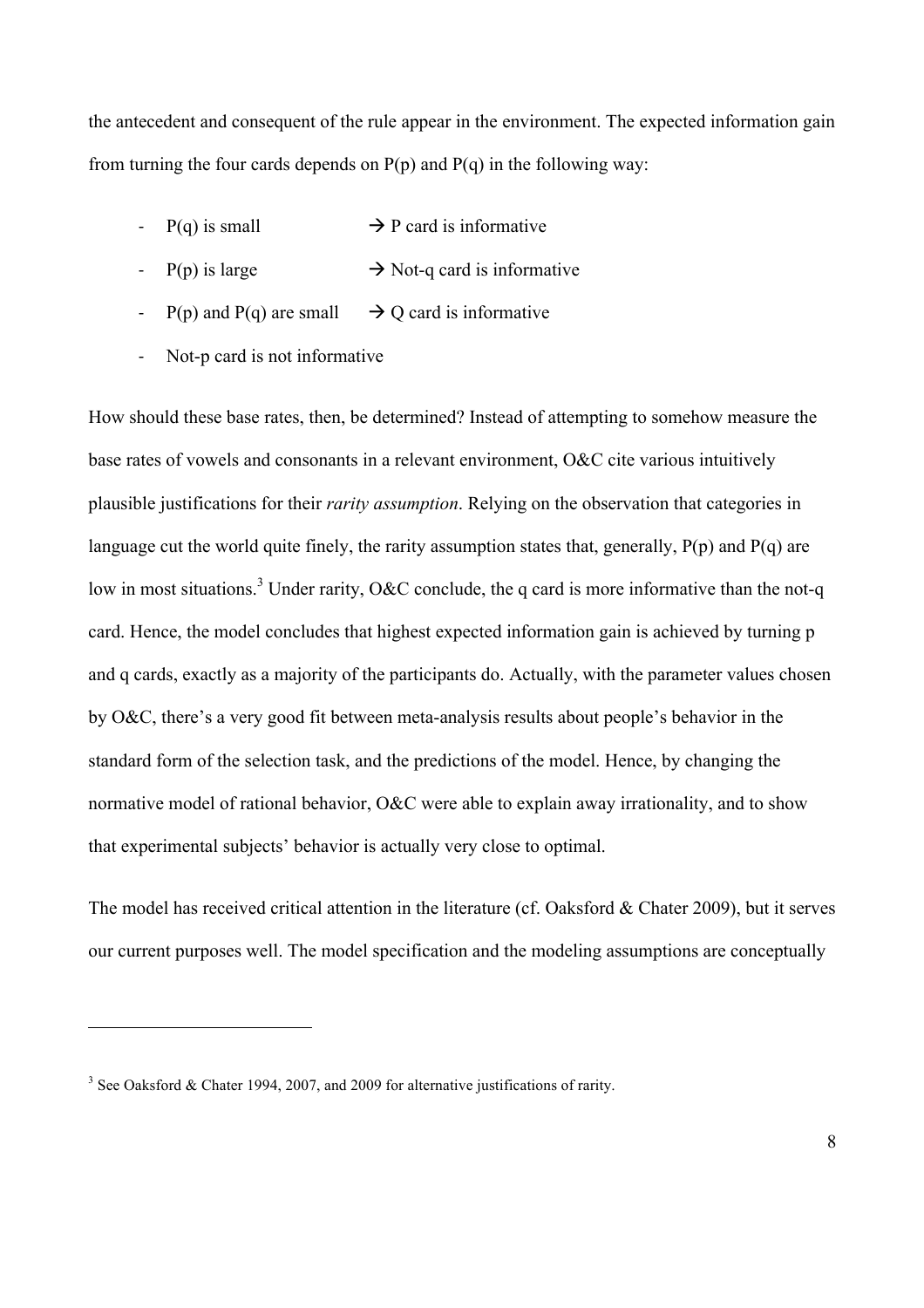on a par with those in more complex Bayesian models. The complexity in such models often pertains to the structure and generation of hypothesis spaces, and the models often rely on computational tools (such as MCMC approximation methods) to make the calculations tractable. However, these mathematical complexities have no influence on the fundamental conceptual structure of the model. What is common to all such models is that the none of the components (hypothesis space, likelihood function, and priors) are interpreted in a psychologically realistic way as mental representations (Jones & Love 2011). Instead, they stand directly for properties of the environment. Furthermore, data about human behavior is not fed into the model specification to empirically calibrate the model. Instead, it is only used to test model predictions. Hence, in this sense, the rational analysis of the selection task is an illuminating example of the theoretical and conceptual assumptions of computational probabilistic modeling.

# 3. What rational analysis models fail to explain

A shared starting point for many accounts of scientific explanation has been to distinguish explanation from other epistemic activities (e.g., description and prediction) by pointing out that explanations offer information of a specific kind. Explanations show *how* or *why* something happened or obtains. According to a now widely accepted approach, the knowledge that allows one to answer such questions concerns change-relating counterfactual dependencies between the relata in the explanation.

Stated generally, according to this contrastive-counterfactual theory of explanation, explanatory information has the following form (Woodward 2013; Ylikoski & Kuorikoski 2010):

 ${CC}$  *x [x'] because of y [y']* (variable X takes the value x instead of x' because Y has the value y instead of y')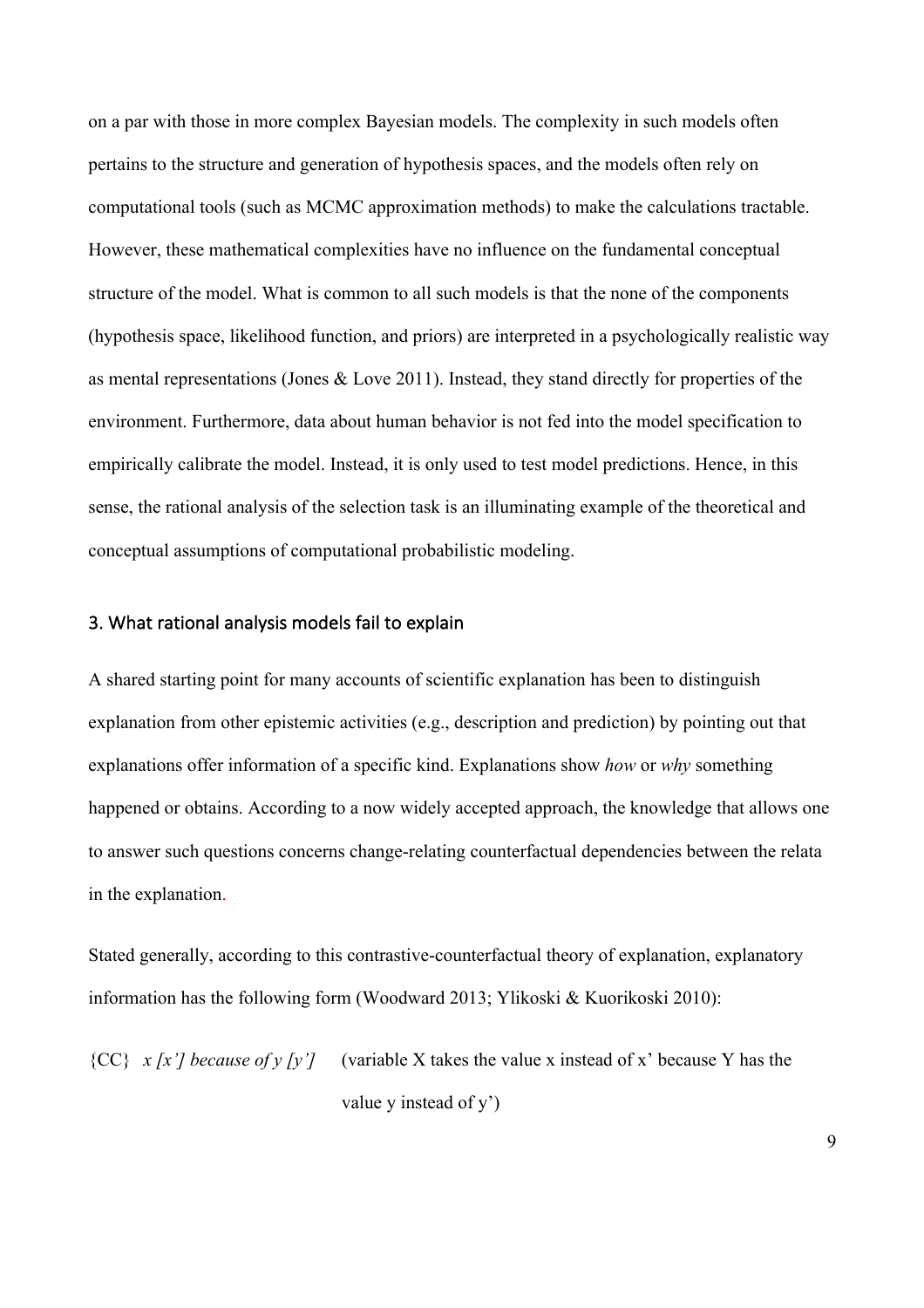In this account, being able to explain can be captured by being able to correctly answer what-ifthings-were-different questions, i.e. questions of how changes in explanans variables lead to changes in the explanandum variable. In addition to being a sufficiently general account of explanation, the contrastive-counterfactual theory suits the purposes of this article well, because it does not necessarily tie the notion of explanation to that of causation. That is, although the 'because' in {CC} is typically understood as referring to causal dependency, the account does not rule out the possibility of non-causal explanation (Woodward 2013; Pincock 2015; Rice 2015): If there are ways of defining the notion of invariant dependency in non-causal situations (e.g. for mathematical dependencies), the contrastive-counterfactual theory could be applied to non-causal explanations as well. Hence, the theory of explanation casts the net wide enough to give RA models a fair chance of being explanatory.

A further advantage of treating explanations as answers to questions is that it allows us to make more precise the possible explanatory claims made by RA modelers. I suggest that there are at least three different kinds of objective dependencies that RA models could be said to track: (1) constitutive dependencies between parts and wholes, (2) environment-behavior dependencies, and (3) environment–optimal-behavior dependencies. In the rest of this section, I argue that in most cases of RA modeling, there are good reasons to conclude that the models do not have genuine explanatory import with respect to the two first kinds of dependencies.

### 3.1 Constitutive what-ifs

The notion of mechanism has acquired a central position in the philosophical debates concerning explanation in the life sciences. A clear expression of the mechanistic viewpoint has recently been given in the *model-to-mechanisms mapping (3M) requirement* by Kaplan and Craver (2011). According to the requirement, dynamical and mathematical models in systems- and cognitive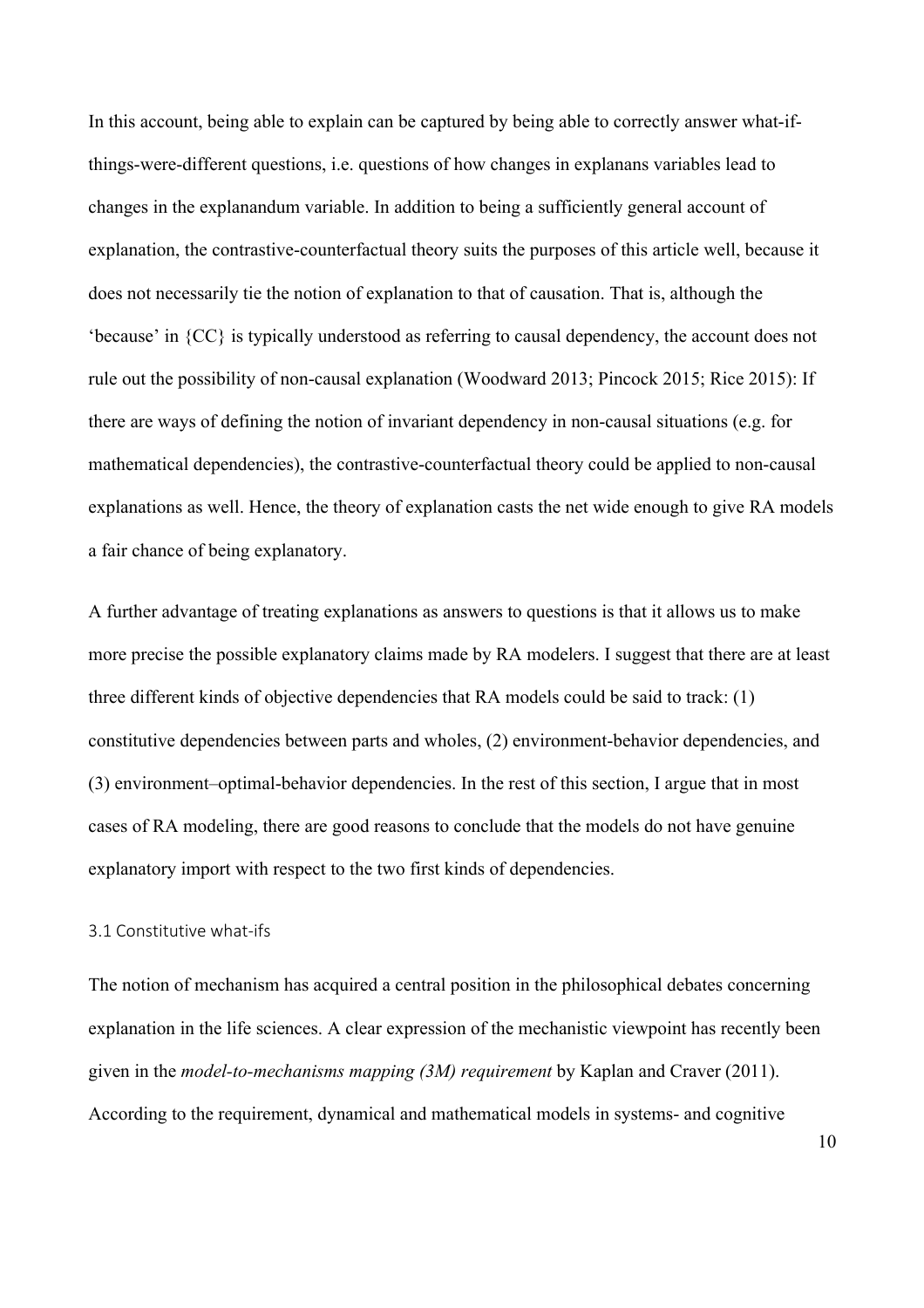neuroscience explain a phenomenon only if there is a mapping between elements in the model and elements in the mechanism for the phenomenon. As the example discussed above suggests, rational analysis models provide no such mapping. They are agnostic about algorithmic and implementation level details, and intentionally so. Does this mean they cannot be explanatory?

First, as Kaplan and Craver themselves admit, their argument ultimately relies on shared norms about explanatoriness in the neuroscience community, and their account of explanation as construction of multi-level mechanisms reflects these norms. However, if such norms do not hold among probabilistic cognitive modelers, it is not obvious why they should abide by the 3M requirement.

Instead, if we understand explanation according to the contrastive-counterfactual theory, Kaplan and Craver's argument seems less disastrous: RA models obviously do not provide information about constitutive and causal dependencies in multi-level mechanisms, but according to the account, this does not rule out the possibility of RA models tracking some other kinds of objective dependencies, e.g. those holding between relata described in computational-level terms. Furthermore, a proponent of RA need not (and should not) claim that adding mechanistic detail never improves a computational explanation. To defend explanatoriness of RA models, a far weaker claim suffices, one stating that there can be explanatory contributions which do not rely on information from uncovering causal mechanisms.

# 3.2 Environment-behavior what-ifs

A second kind of explanatory question answered by an RA model could be "how would the behavior of the cognizer change when the cognitive task changes in some particular way?" That is, a RA model could uncover objective dependencies between properties of the environment and the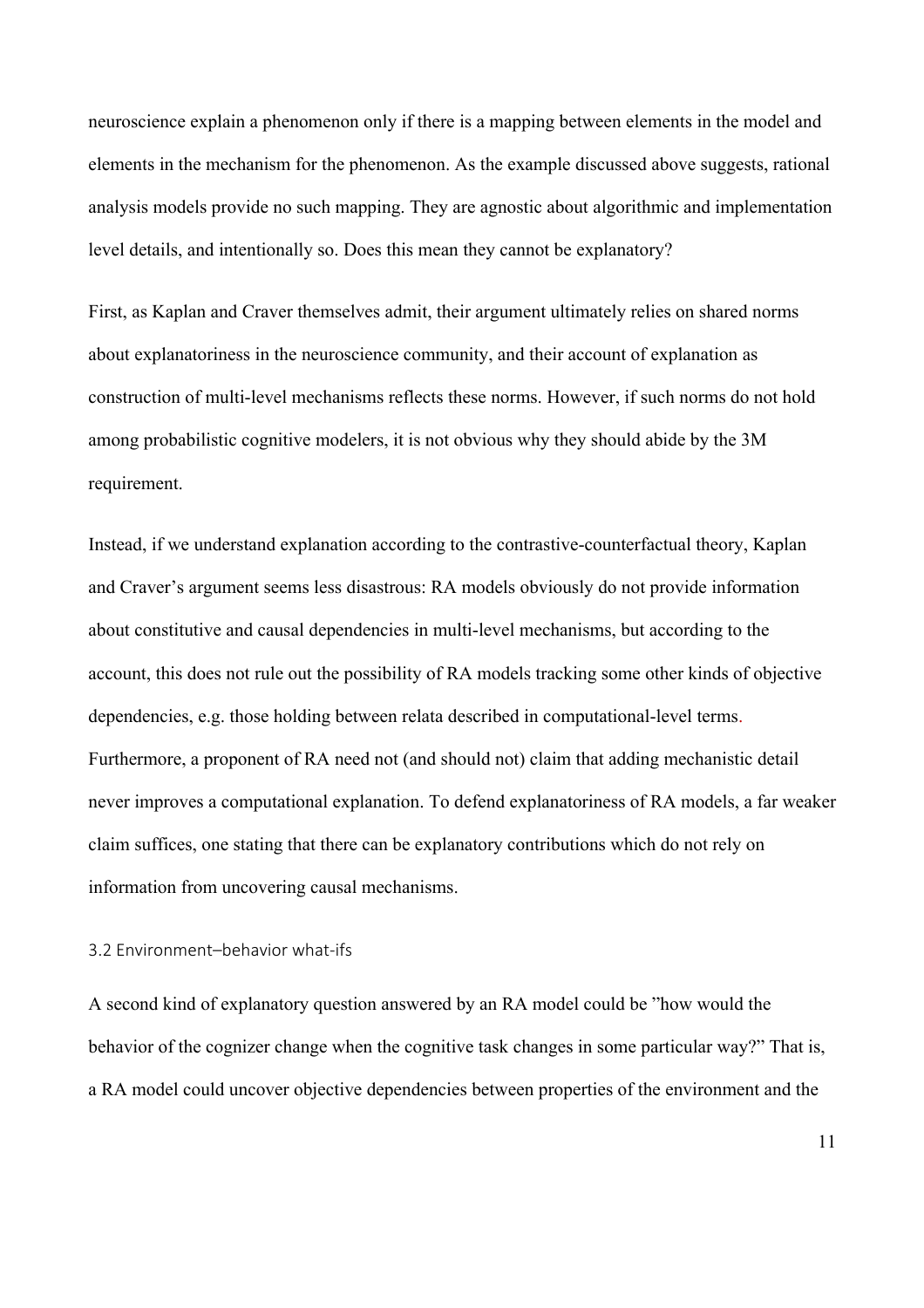behavior of cognizers. For example, O&C's model can be used to derive predictions of what the behavior of the subjects in the Wason tasks would be, were P(p) and P(q) to take a range of values.

It is here that the optimality assumption of RA becomes crucial. To predict how human behavior would change in response to changes in the task, without knowing anything about the algorithms and processes which produce behavior, RA relies on the assumption that humans are well-adapted to their environments: If we assume that human behavior is optimal (or approximates optimal behavior) across a large variety of environments, the predictions derived from the RA model (step 4 of the analysis procedure) should in fact apply to that behavior.

Given that human (ir)rationality has been the topic of a longstanding debate in philosophy and psychology, it is not surprising that the optimality assumption has drawn a lot of criticism (cf. Jones & Love 2011). Although proponents of RA are correct in arguing that some degree of rationality of target behavior is required for us to even perceive it as intentional action, the modest levels of rationality needed hardly license the strong optimality assumptions in RA models. Neither do evolutionary arguments provide support for strong optimality claims: Although natural selection is a source of design and adaptedness, evolution is not guaranteed to produce globally optimal solutions – merely a local comparative advantage is sufficient for evolutionary solutions to survive.

Being aware of these problems, proponents of RA have avoided appealing to evolutionary defenses of the optimality assumption. Instead, they justify optimality by relying on an analogy to behavioral ecology and economics, where similar assumptions are commonly made (Chater et al. 2003). I believe, however, that the analogy breaks down due to a crucial dissimilarity between these fields: Both in biology and economics, rationality claims typically concern aggregate behavior, not that of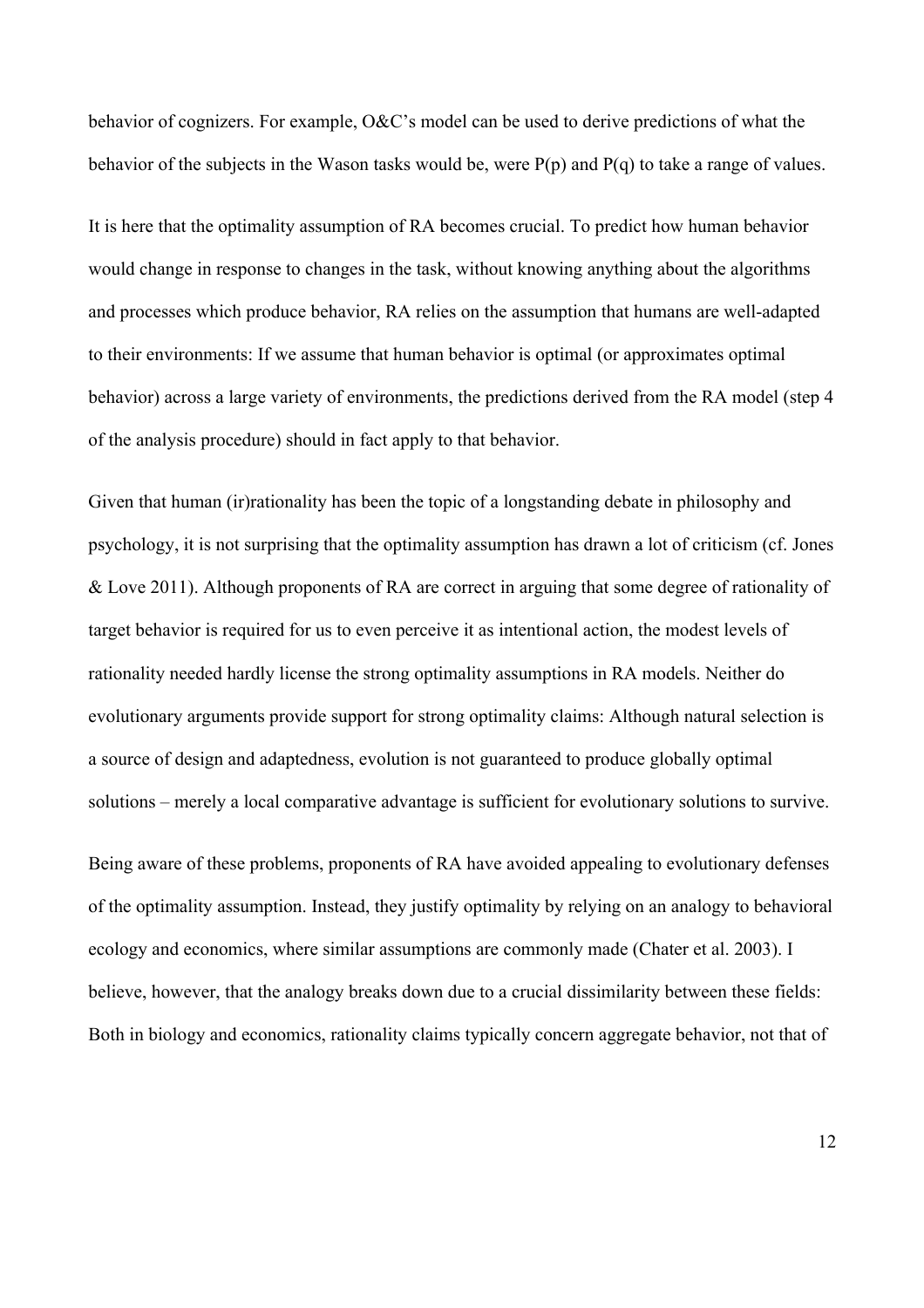individual agents. Due to the disanalogy, I do not see how appealing to economics or biology could be a viable way to justify optimality assumptions in RA modeling.

These problems with general defenses of the optimality assumption suggest that perhaps optimality should be examined more locally. What kind of evidence should be obtained to justify the optimality claim in the case of a particular cognitive task? It seems that to support an objective dependency between environment and behavior, we should gather data about human behavior in a task *across a range of parameter values* describing various different environmental states. If human behavior fits the predictions made by the model across a range of conditions, that would appear to be rather strong evidence of optimality.<sup>4</sup>

Existing RA models rarely employ such cross-environmental data. First of all, many models not rely on any actual measurements of environment parameters (cf. Jones & Love 2011). Instead, they use plausible-sounding assumptions or analogies. For example, in O&C's selection task model, the base rates for p and q originated in such analogical reasoning. Similarly, Anderson's (1990, ch. 2) early model of memory relied on data about library borrowings to model usage of memory structures, and Griffiths et al. (2007) use Google PageRank to predict fluency of recall. Models devoid of good quality empirical data should be considered as toy models (at best), incapable of uncovering actual properties of cognitive environments.

<sup>&</sup>lt;sup>4</sup> Note, however, that such empirical evidence for optimality would make the theory-based optimality assumption unnecessary.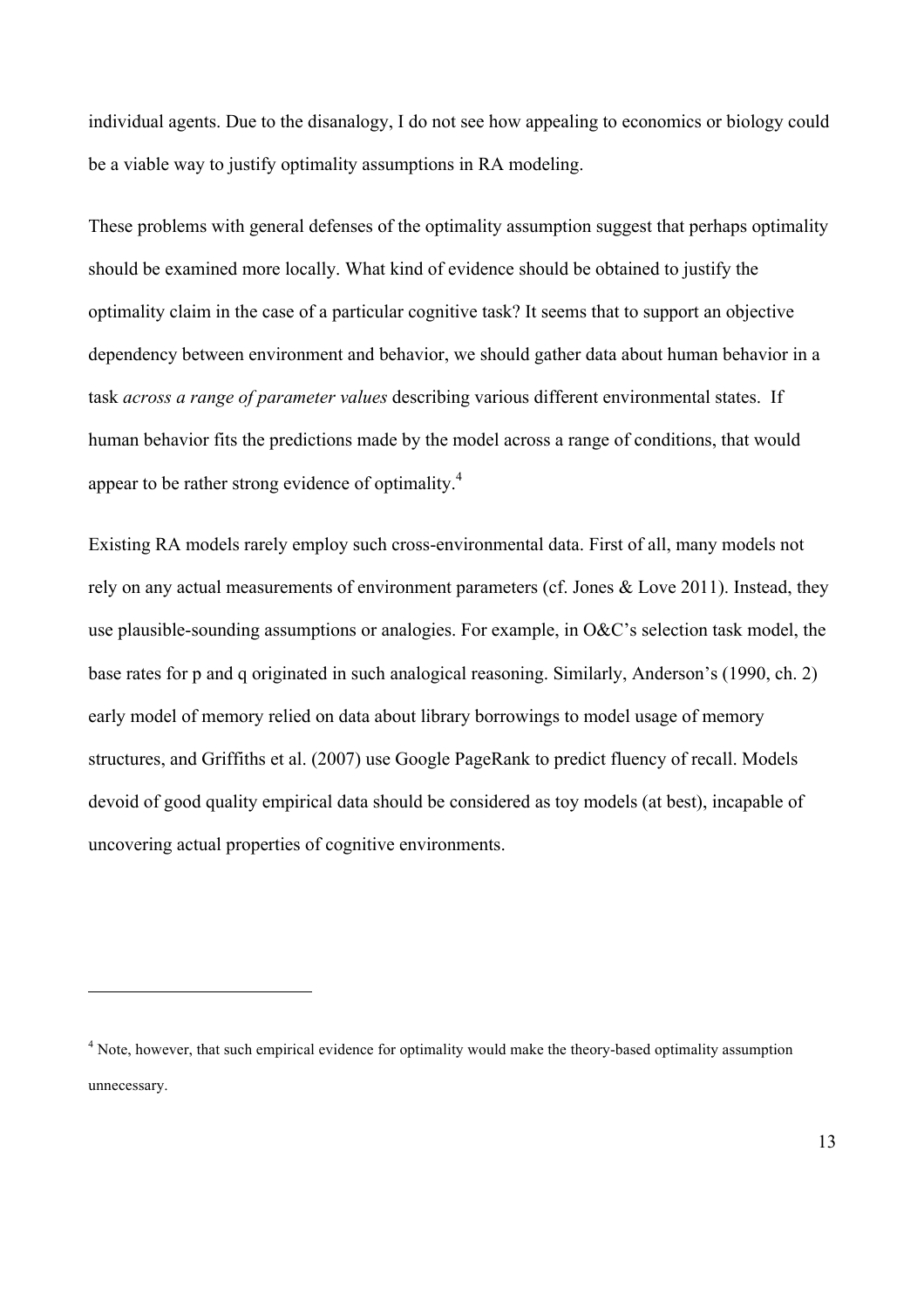Furthermore, as Marcus and Davis (2013, Table 1) observe, Bayesian modelers have been selective in the results that they report from experimental tasks. They only report ones where human behavior follows the model and ignore cases where its not optimal. Although some of the most recent models show some improvement in these respects, generally in RA models there is little evidence that could support knowledge of the needed invariant environment-behavior counterfactuals.

## 4. Rational analysis and the logic of the situation

Finally, let us think about the epistemic value of a RA model if we drop the optimality assumption. Assume that we have a rational analysis model with (i) well-specified task structure, (ii) parameter values based on empirical measurement of the environment, and (iii) an account of computational costs and limitations. What such a model could do is to link combinations of parameter values to best possible behavioral choices in those situations. Is this not a kind of objective what-if dependency? However, consider what the relata of such a dependency are. The model tells what the optimal behavior would be, given a particular combination of environmental conditions and computational limitations. Such counterfactuals do not say anything about actual human behavior. Instead, they increase our understanding of the environmental affordance, or, the logic of the situation (Popper 1963).

What mathematical models of affordances – the opportunities the environment offers for the agent – can help us understand is the possible space of behavior for cognitive agents. They show what a hypothetical rational agent would do in different situations. For what purposes could such information be useful? First, were we to design artificial cognitive systems with a particular cognitive task in mind, these systems should approximate the optimal behavior specified by the model. For example, in the selection task, *if* we are interested in reducing our uncertainty, O&C's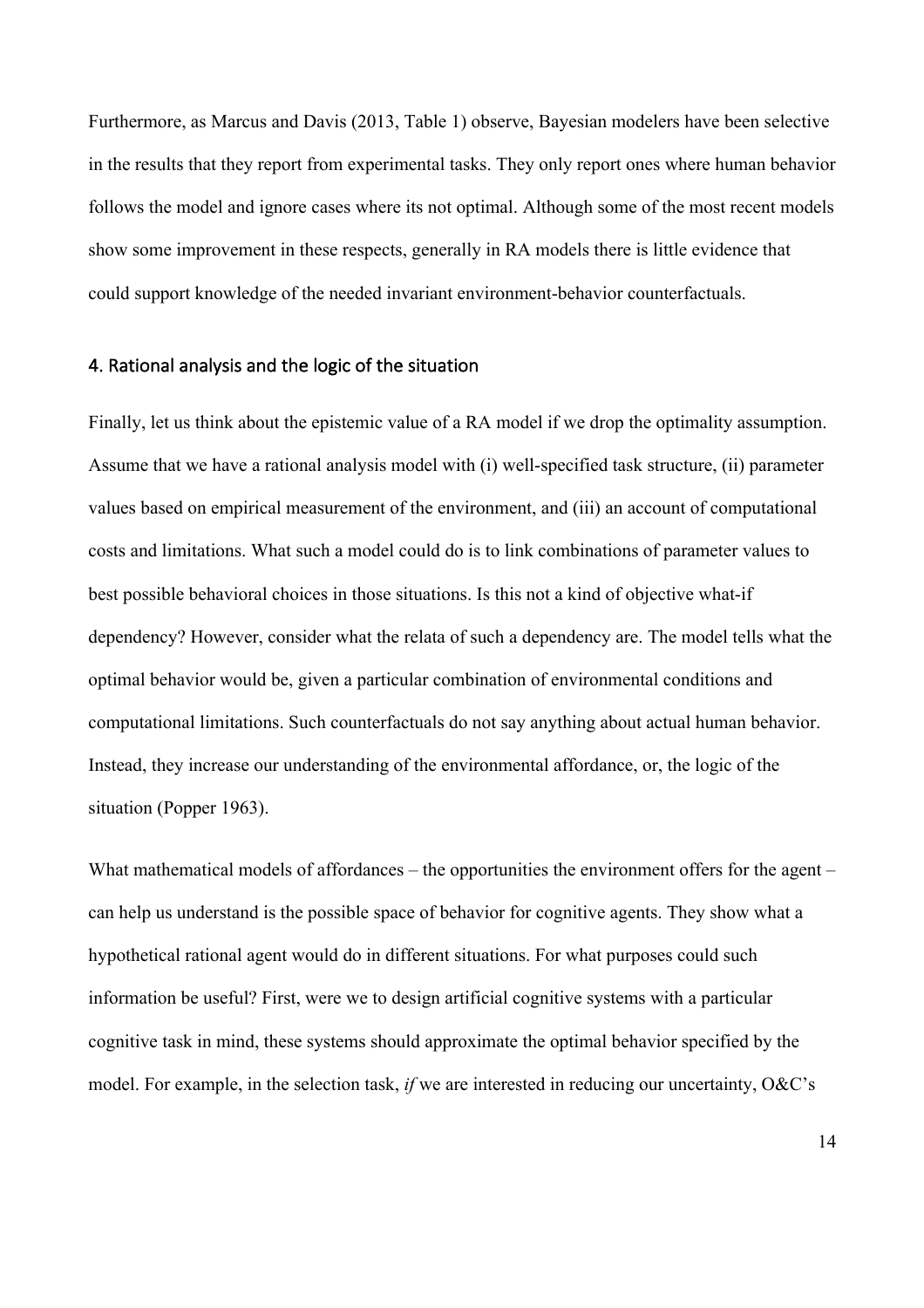model tells us something non-trivial: It reveals the best choices of cards under different values of base rates for p and q.

Secondly, as in economics, rational models can act as normative baselines to which human behavior can be compared. As Sloman & Fehrbach (2008) argue, often it is just as interesting to find out that behavior does not conform to the norm than when it does. Finding out where and how systems malfunction is an efficient way to learn about them.

However, in neither of these uses are RA models employed to directly explain human behavior. Instead, they function as inferential aids which help to map the possible space of action for agents when faced with a particular task. Herein lies perhaps the hardest evidential problem faced by rational analysis. How do we know what the mind really does in some situation, i.e. where do the functional hypotheses in step 1 of RA come from? For example, how would O&C defend their probabilistic construal of the selection task against an adamant falsificationist? Available empirical evidence can hardly decide the issue: Where O&C see optimal behavior, the falsificationist sees well-known inferential blunders.<sup>5</sup> Marcus and Davis (2013) argue that similar problems of model selection plague several other RA models as well.

The difficulty seems to come down to the fact that the cognitive tasks and the affordances available for an organism depend on its "life space" – not the physically objective world in its totality, but reality filtered through the organism's needs, drives and perceptual apparatus (Simon 1956).

 $5$  What makes O&C's model selection seem even more ad hoc is that they do not explain different versions of the selection task (e.g., the deontic selection task) by using the same model, but instead they introduce modified versions for each of the variations.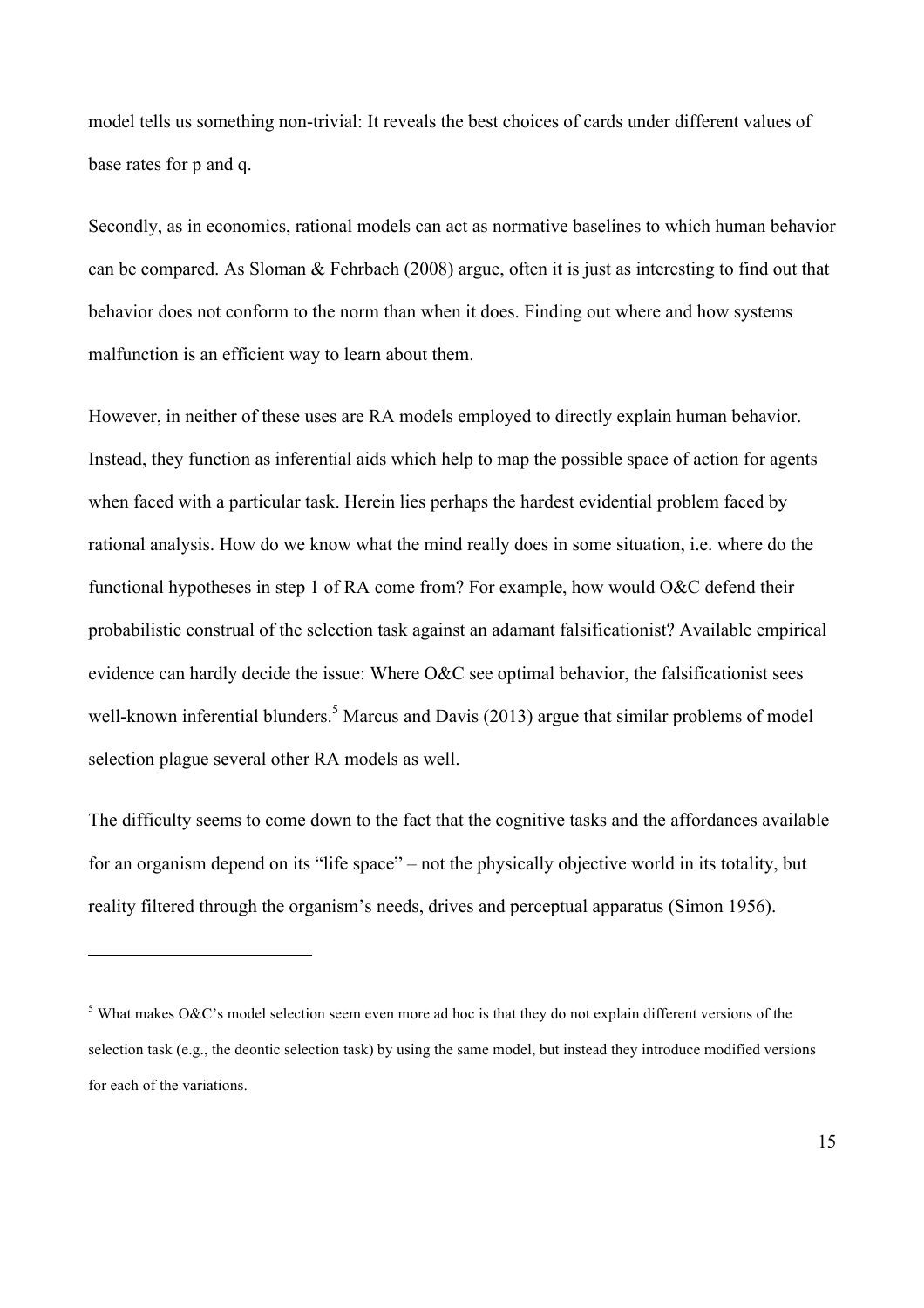Therefore, there is no reason to think that a mathematician's intuitions are a reliable guide to what the cognitive tasks of human agents are. Ad-hocness in model selection, in turn, raises serious worries about the *relevance of RA modeling*: Constructing detailed mathematical models of potential affordances is of little interest unless they can be shown to be ones humans actually track.

This leads me to my conciliatory conclusion. As suggested both by the connectionist rivals of RA and proponents of multi-level mechanistic explanation in philosophy (McClelland et al. 2010; Bechtel & Richardson 2010), functional hypotheses in cognitive science must be formulated in an iterative process between bottom-up and top-down research strategies. On the one hand, knowledge about perceptual and computational constraints of organisms mostly originates in bottom-up research on the mind-brain, and this knowledge should be allowed to constrain RA models. In this sense, Anderson's and O&C's claims about the self-standing explanatory role of RA are not vindicated by my analysis. However, the discussion on mechanistic explanation has been downward-looking in spirit, and modeling the environment within which cognitive mechanisms function has not received enough attention. Here RA models can complement mechanistic theories of cognition by providing precise mathematical models of the task and the environment. For example, as Chater et al. (2003) point out, a correctly formulated rational analysis can show why it is that some simple approximating heuristic is successful in solving a computationally complex task.

#### 4. Conclusions

I have argued that given a sufficiently broad account of scientific explanation, there are several possible ways in which probabilistic modeling could increase our understanding of the mind. However, the strictly-computational methodology embodied in the six-step formula of rational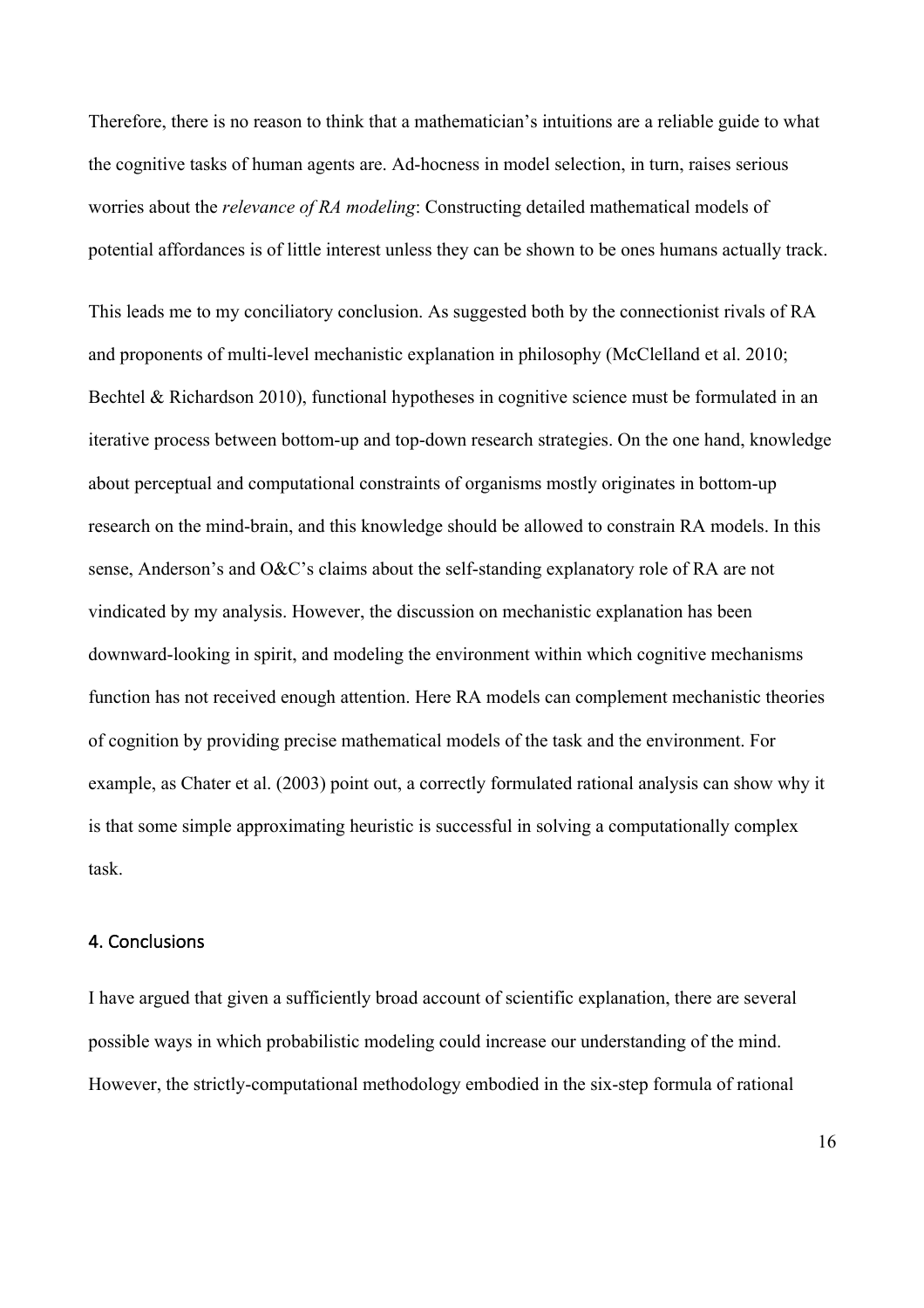analysis has led to theorizing which often fails to reliably uncover genuine explanatory dependencies. The shortcomings of RA are evidential in nature: The nature of the data, and the way it is used in model construction allows too easy curve fitting, and it is insufficient for reliable counterfactual inference.

My new proposal about the epistemic role of RA models without the problematic optimality assumption is that they can be understood as models of environmental affordances. Interpreted in this way, RA models do not actually provide information about the mind works, or hypotheses about cognitive functions (Zednik & Jäkel 2014). Instead, they map the possible cognitive space of action for an organism. The explanatory contribution of such information is best worked out as constituting a part of a non-reductionist mechanistic research programme.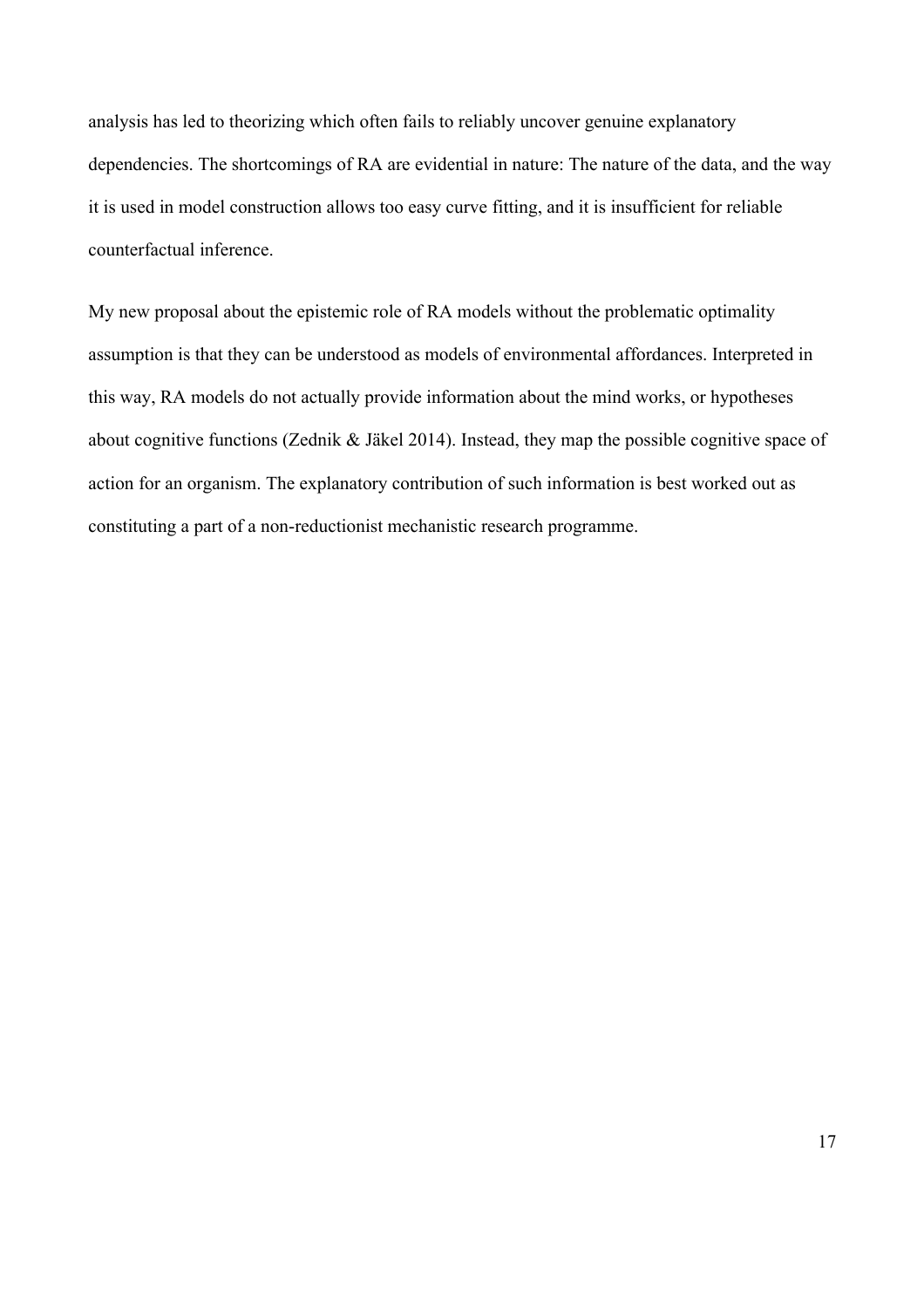## References

- Anderson, John. 1990. *The Adaptive Character of Thought*. Hillsdale: Lawrence Erlbaum Associates.
- Bechtel, William. and Richardson, Robert. 2010. *Discovering Complexity.* The MIT Press.
- Brighton, Henry. & Gigerenzer, Gerd. 2008. Bayesian brains and cognitive mechanisms: harmony or dissonance? In Chater & Oaksford (eds.) *The Probabilistic Mind*. Oxford University Press.
- Chater, Nick, et al. 2003. Fast, frugal, and rational: How rational norms explain behavior. *Organizational Behavior and Human Decision Processes,* 63–86.
- Chater, Nick. & Oaksford, Mike. (eds.) (2007). *The Probabilistic Mind.* Oxford: Oxford University Press.
- Colombo, Matteo. & Hartmann, Stephan. (2015). Bayesian cognitive science, unification, and explanation. *British Journal for the Philosophy of Science.*
- Danks, David. 2015. *Unifying the Mind*. MIT Press.
- Griffiths, Thomas., Steyvers, Mark., & Firl, Alana. 2007. Google and the mind. *Psychological Science*, 1069–1076.
- Griffiths, Thomas. & Tenenbaum, Joshua. 2009. Theory-based causal induction. *Psychological Review*, 661–716
- Jones, Matt. & Love, Bradley. 2011. Bayesian Fundamentalism or Enlightenment? *Behavioral and Brain Sciences*, 34, 169-231.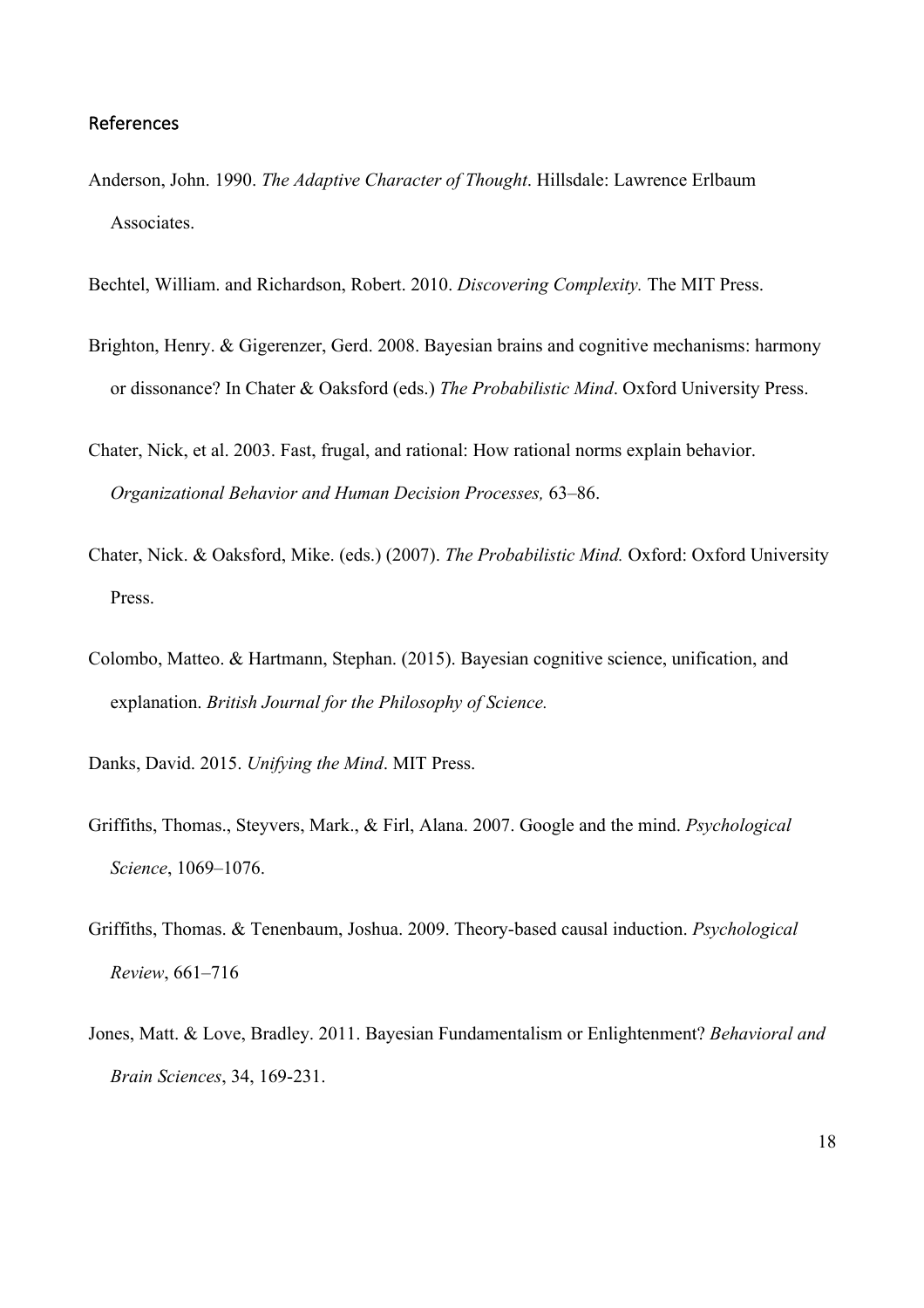- Kaplan, David. & Craver, Carl. 2011. The explanatory force of dynamical and mathematical models in neuroscience: A mechanistic perspective. *Philosophy of Science*, 78, 601-627.
- Marcus, Gary, & Davis, Ernest. 2013. How robust are probabilistic models of higher-level cognition? *Psychological Science*, 24, 2351–2360.

Marr, David. 1982/2010 *Vision*. W.H. Freeman/MIT Press.

- Oaksford, Mike, & Chater, Nick. 1994. A rational analysis of the selection task as optimal data selection. *Psychological Review*, 101, 608-631,
- –– 2007*. Bayesian Rationality: The probabilistic approach to human reasoning*. Oxford University Press.
- –– 2009. Precis of Bayesian Rationality*. Behavioral and Brain Sciences*, 69–120.
- Pincock, Christopher. 2015. Abstract explanations in science. *British Journal for the Philosophy of Science* 66, 857-882.
- Popper, Karl. 1963. Models, instruments, and truth. Manuscript. Karl Popper Collection at the Hoover Institution Archives at Stanford University.
- Rice, Collin. 2015. Moving beyond causes: Optimality models and scientific explanation. *Noûs* 49, 589-615.
- Sakamoto, Yasuaki., Jones, Matt. & Love, Bradley. 2008. Putting the psychology back into psychological models**.** *Memory & Cognition*, 36, 1057–1065.